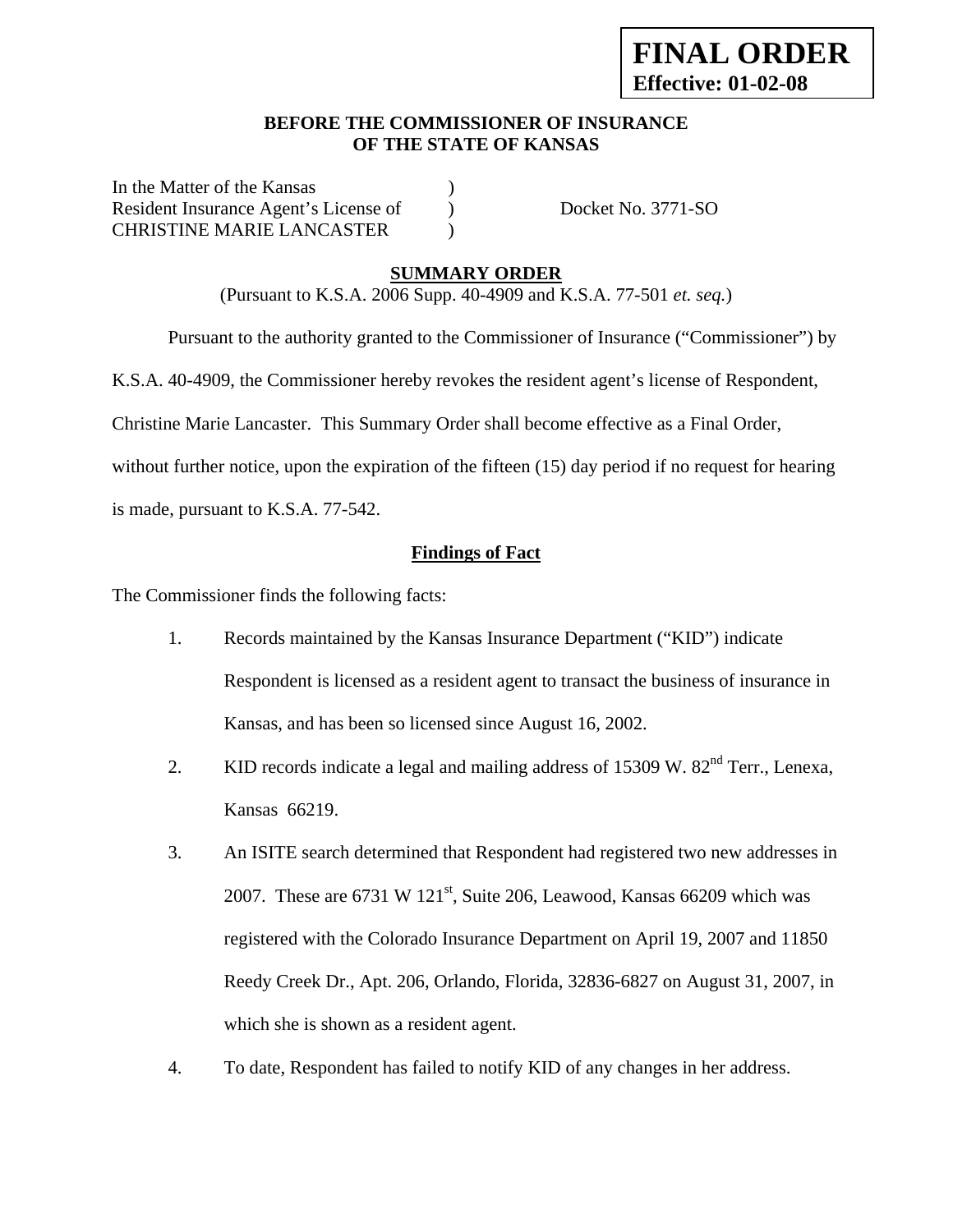#### **AFLAC Complaint**

- 5. AFLAC Fraud unit began an investigation of agent Christine Lancaster on July 2, 2005 due to information received from Jeremy Frye, State Sales Coordinator, Western Missouri and Eastern Kansas District.
- 6. Mr. Frye stated that he believed Respondent was submitting bogus applications due to the fact that he had noticed a significantly high no pay reports on Respondent's accounts and that he had received complaints from persons saying that they received policies they did not sign for, or reported having additional coverage they did not request.
- 7. Bill Capps, Special Investigations Unit manager for AFLAC began an investigation and found that Respondent had submitted 348 bogus applications that were electronically transmitted to AFLAC and that she received approximately \$70,181.06 in advance commissions for the bogus applications.
- 8. The investigation revealed that Respondent either created policyholders or utilized real people, placing different addresses, social security numbers as well as date of births and placed them on legitimate AFLAC groups and had the policies sent to her home so that she could distribute or dispose of the policies.
- 9. AFLAC provided information on eleven (11) policies that were found to contain bogus or fraudulent information.
	- a. A review of the account of OZ Accommodations determined that four policyholders listed were not employees of OZ Accommodations nor had they ever been employed there. All policies for this group were mailed to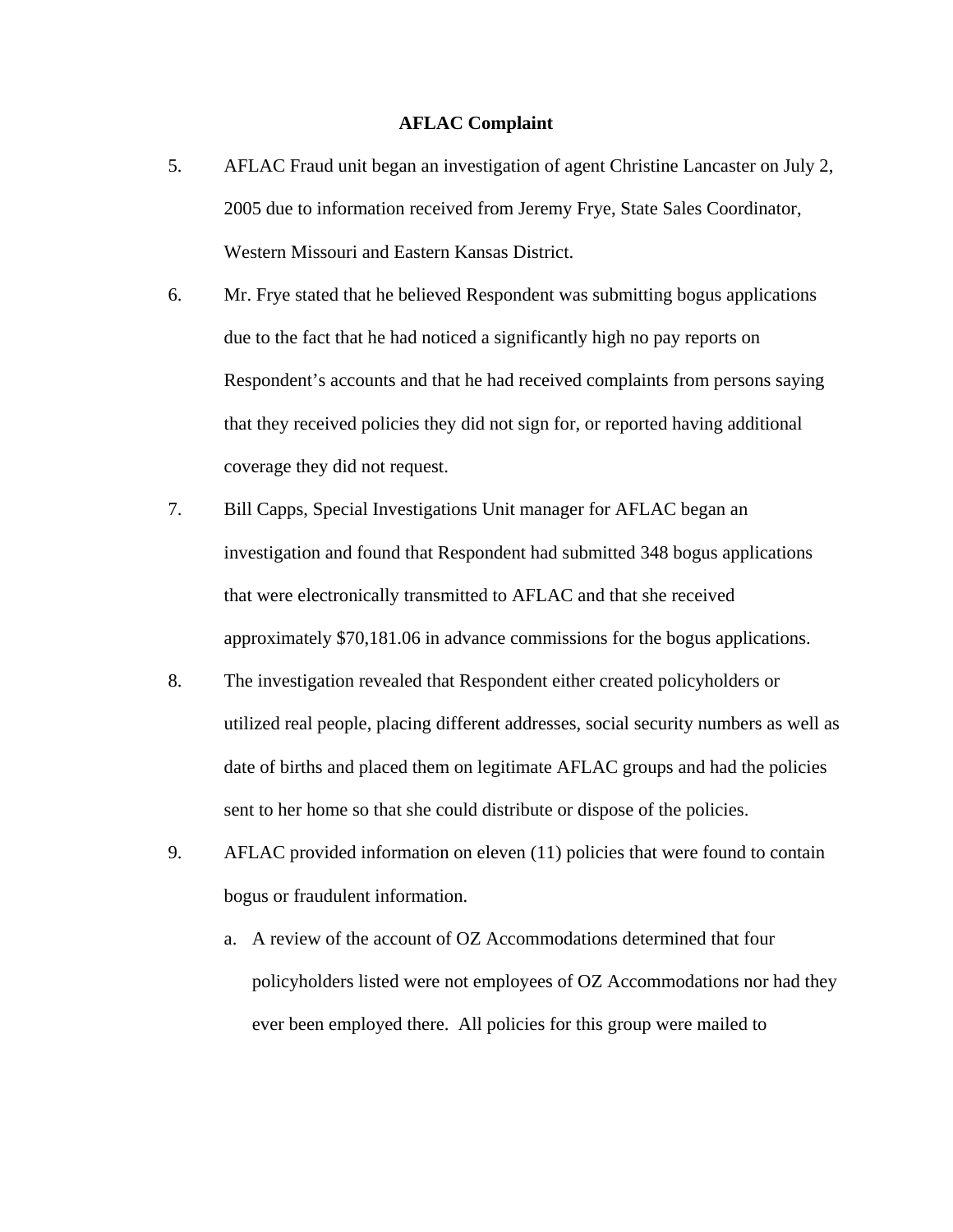Respondent per her request for her to deliver to the policyholders.

Respondent received approximately \$1186.32 in commission.

- b. an employee with initiated a initiated a complaint due to the fact that a policy was issued to him and he never requested a policy nor did he ever meet with an AFLAC representative. Ms. Lancaster responded to this complaint by stating that it was a "dummy" application used for training purposes and it was sent in to the company by mistake. An invoice review of showed an increase in billed premium for 10/28/04, 11/25/04, 3/17/05, 4/14/05, 5/12/05, 6/9/05, and 7/7/05. Ms. Lancaster received approximately \$7036.24 in commission.
- c. A review of the account of showed an increase in billed premiums for 4/14/05, 5/12/05, and 6/9/05. Further investigation showed that applications social security numbers and addresses did not match the names on the invoice. A letter from stated that four policyholders listed were not employees of the company. Ms. Lancaster received approximately \$1502.93 in commission.
- d. A review of the account of showed an increase premium for 7/11/05 and that the social security numbers and addresses did not match the applicants names on the invoices. All policies were mailed to Respondent at her request for delivery to policyholders. Ms. Lancaster received approximately \$1521.98 in commission.
- e. A review of showed an increase in premium for  $7/11/05$ . Further investigation showed that social security numbers and addresses for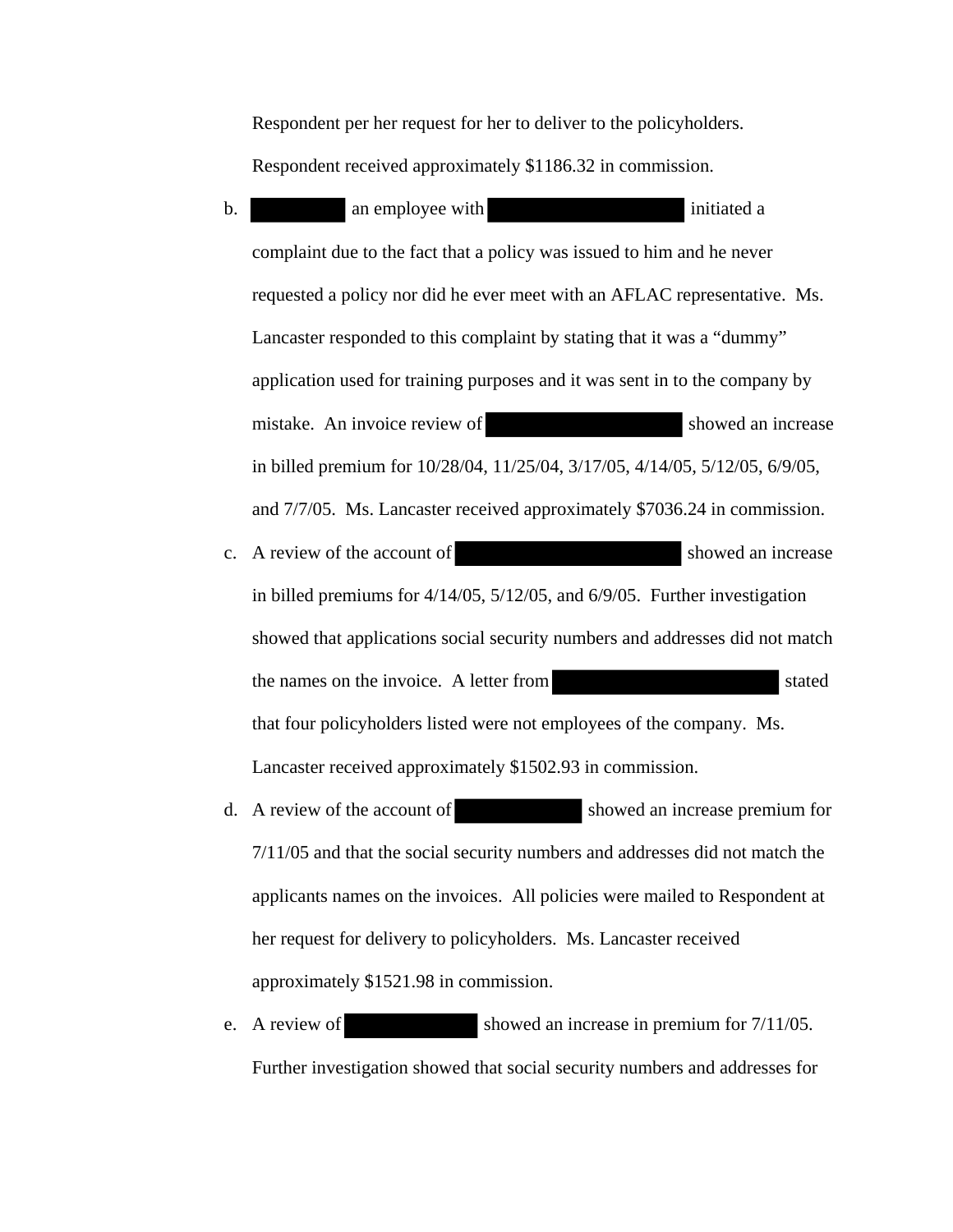applicants did not match the names on the invoice. Ms. Lancaster received approximately \$1885.83 in commission.

- f. A review of showed that social security numbers and addresses did not match names on invoice, again the policies were mailed to respondent for her to deliver to policyholders, and that one policyholder had the same address on her application as Ms. Lancaster. Increase in billed premium occurred on 10/12/04, 11/12/04, 12/12/04, 1/12/05, 2/12/05, 3/12/05, 4/12/05, 6/12/05, and 7/12/05. Ms. Lancaster received approximately \$13,785.81 in commission.
- g. A review of showed that social security numbers and addresses did not match names on the invoice, that all policies were delivered to respondent for her to deliver and that an increase in billed premium occurred on 4/12/04, 5/12/04, 6/12/04, 7/12/04, 8/12/04, 9/12/04, 10/12/04, 11/12/04, 12/12/04, 1/12/05, 2/12/05, 3/12/05, 4/12/05, 6/12/05, and 7/12/05. Ms. Lancaster received approximately \$13,785.81 in commission.
- h. A review of showed that social security numbers and addresses did not match names on invoice and that all policies were delivered to respondent for her to deliver to policyholders. An increase in billed premium was found on 6/12/05 and 7/12/05. Ms. Lancaster received approximately \$3770.98 in commission.
- i. A review of showed that social security numbers and addresses did not match names on invoice and that all policies were delivered to respondent to deliver. In increase in billed premium was found on 8/11/04,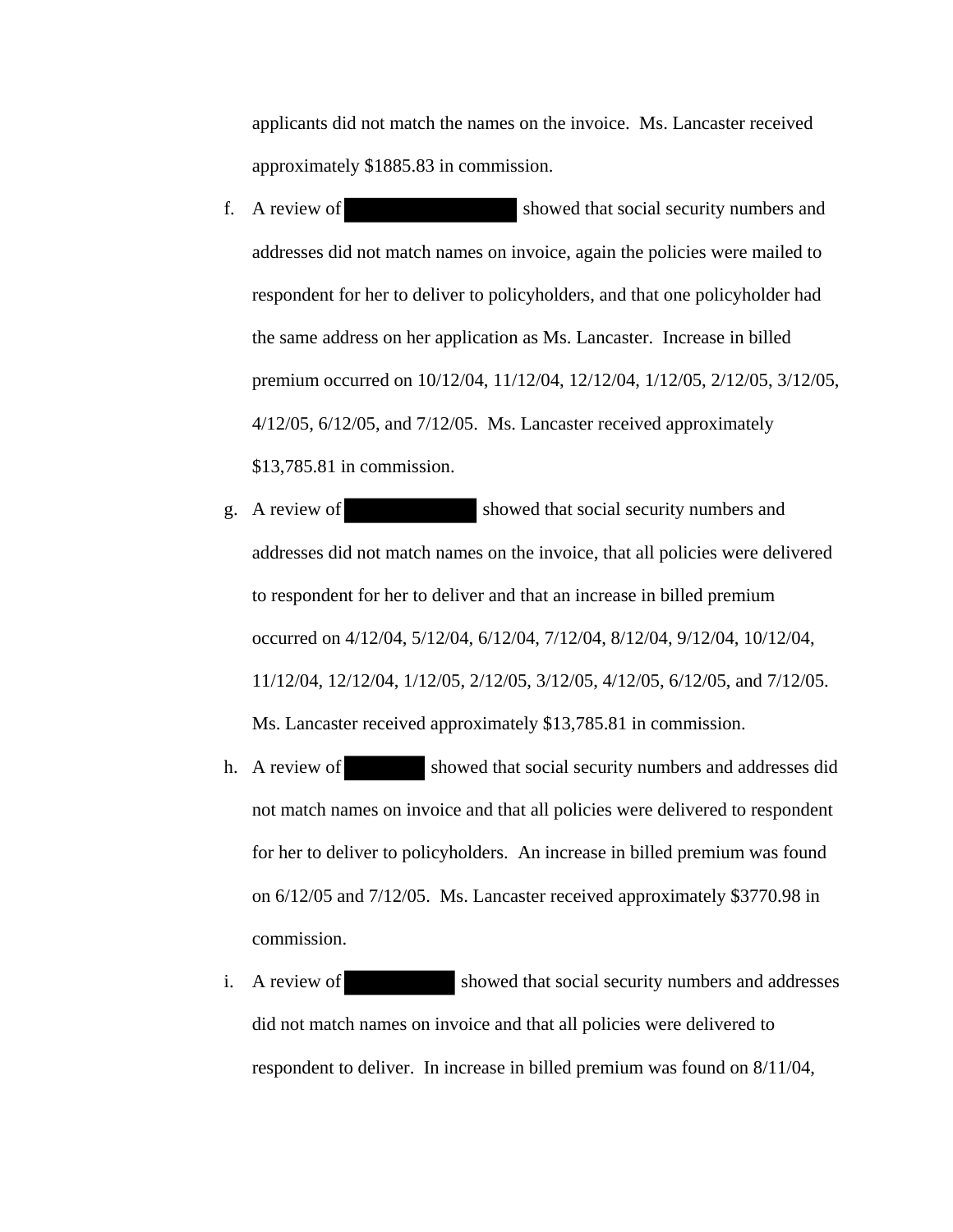9/8/04, 10/06/04, 12/30/04, 1/26/05, 2/23/05, 3/12/05, 4/20/05 and 5/19/05. Ms. Lancaster received approximately \$8953.16 in commission.

- j. A review of showed that social security numbers and addresses did not match names on invoice. A letter from the company stated that eight individuals listed on the invoices for 9/19/05 and 10/17/05 were not employees of their business. Ms. Lancaster received approximately \$5894.08 in commission.
- k. A review of showed that social security numbers did not match applicant names on the invoice, the telephone number listed for the account was the home telephone number of the respondent, no payments were received on the account and all policies were mailed to respondent for her to deliver to policyholders per her request. Ms. Lancaster received approximately \$8017.23 in commission.
- 10. On June 16, 2006 Respondent was terminated for cause by AFLAC.

#### **Applicable Law**

- 11. K.S.A. 40-4909 states, in pertinent part:
	- (a) The commissioner may deny, suspend, revoke, or refuse renewal of any license issued under this act if the commissioner finds that the applicant or license holder has:
		- (2) Violated
			- (A) Any provision of chapter 40 of the Kansas Statutes Annotated, and amendments thereto, or any rule and regulation promulgated thereunder;
		- (7) Admitted to or been found to have committed any insurance unfair trade practice or fraud in violation of K.S.A. 40-2404 and amendments thereto.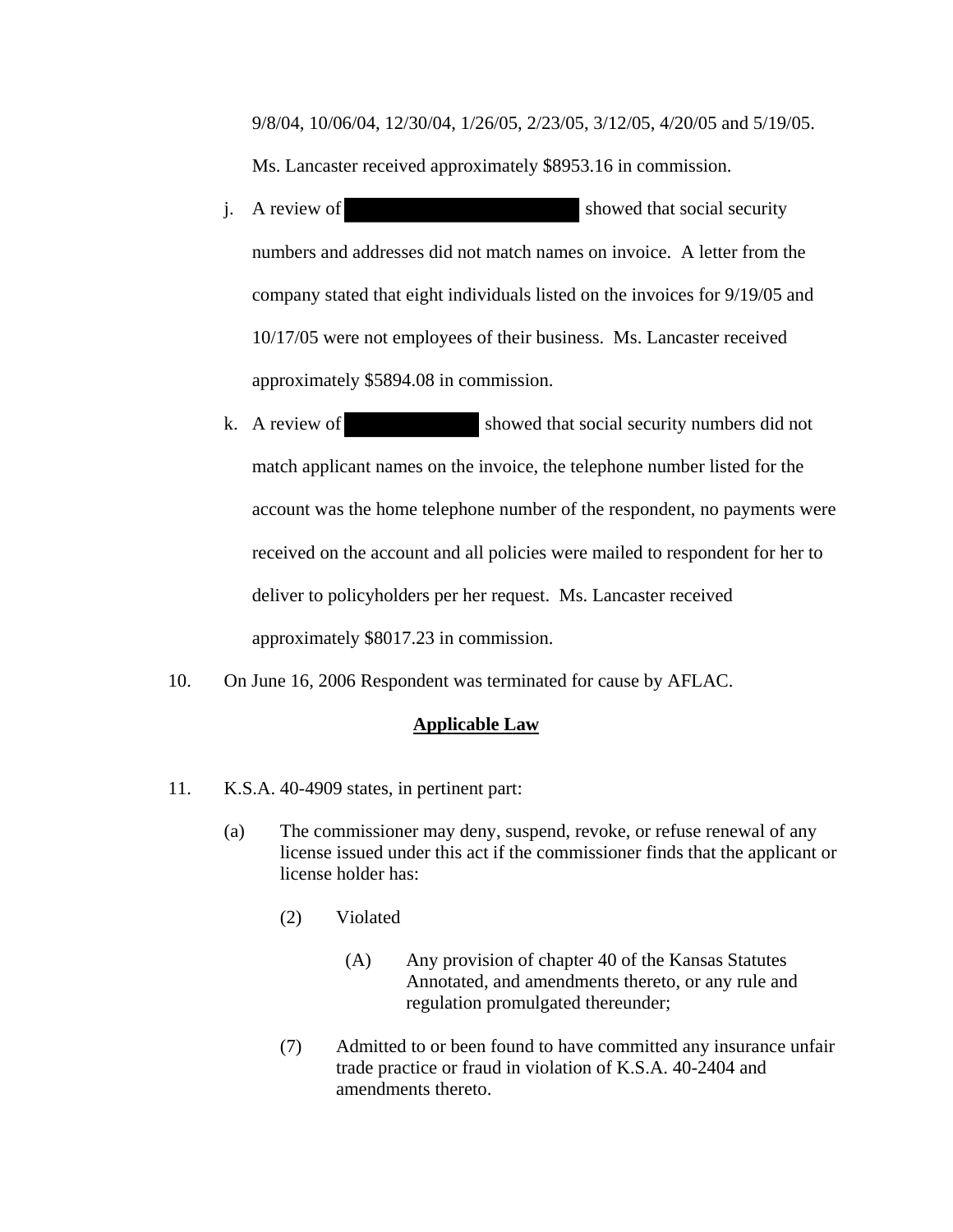- (b) In addition, the commissioner may suspend, revoke or refuse renewal of any license issued under this act if the commissioner finds that the interests of the insurer or the insurable interests of the public are not properly served under such license.
- 12. KA.R. 40-7-9 states, in pertinent part: Each person licensed in this state as an insurance agent shall report the following to the commissioner of insurance within 30 days of occurrence:
	- (f) Each change in residence address.
- 13. K.S.A. 40-2404 states, in pertinent part: The following are hereby defined as unfair methods of competition and unfair or deceptive acts or practices in the business of insurance.
	- (11) *Misrepresentation in insurance applications*. Makings false or fraudulent statements or representations on or relative to an application for an insurance policy, for the purpose of obtaining a fee, commission, money or other benefit from any insurer, agent, broker or individual.
- 14. K.S.A. 2006 Supp. 40-2,118 states, in pertinent part:
	- (a) For purposes of this act a "fraudulent insurance act" means an act committed by any person who, knowingly and with intent to defraud, presents, causes to be presented or prepares with knowledge or belief that it will be presented to or by an insurer . . . any written statement as part of ... an application for the issuance of ... an insurance policy for person or commercial insurance . . . which such person knows to contain materially false information concerning any fact material thereto . . . .
	- (f) In addition to any other penalty, a person who violates this statute shall be ordered to make restitution to the insurer or any other person or entity for any financial loss sustained as a result or such violation.

## **Conclusions of Law**

- 15. The Commissioner has jurisdiction over Respondent as well as the subject matter of this proceeding, and such proceeding is held in the public interest.
- 16. The Commissioner finds that Respondent's Kansas license may be revoked

because Respondent admitted to or been found to have committed any insurance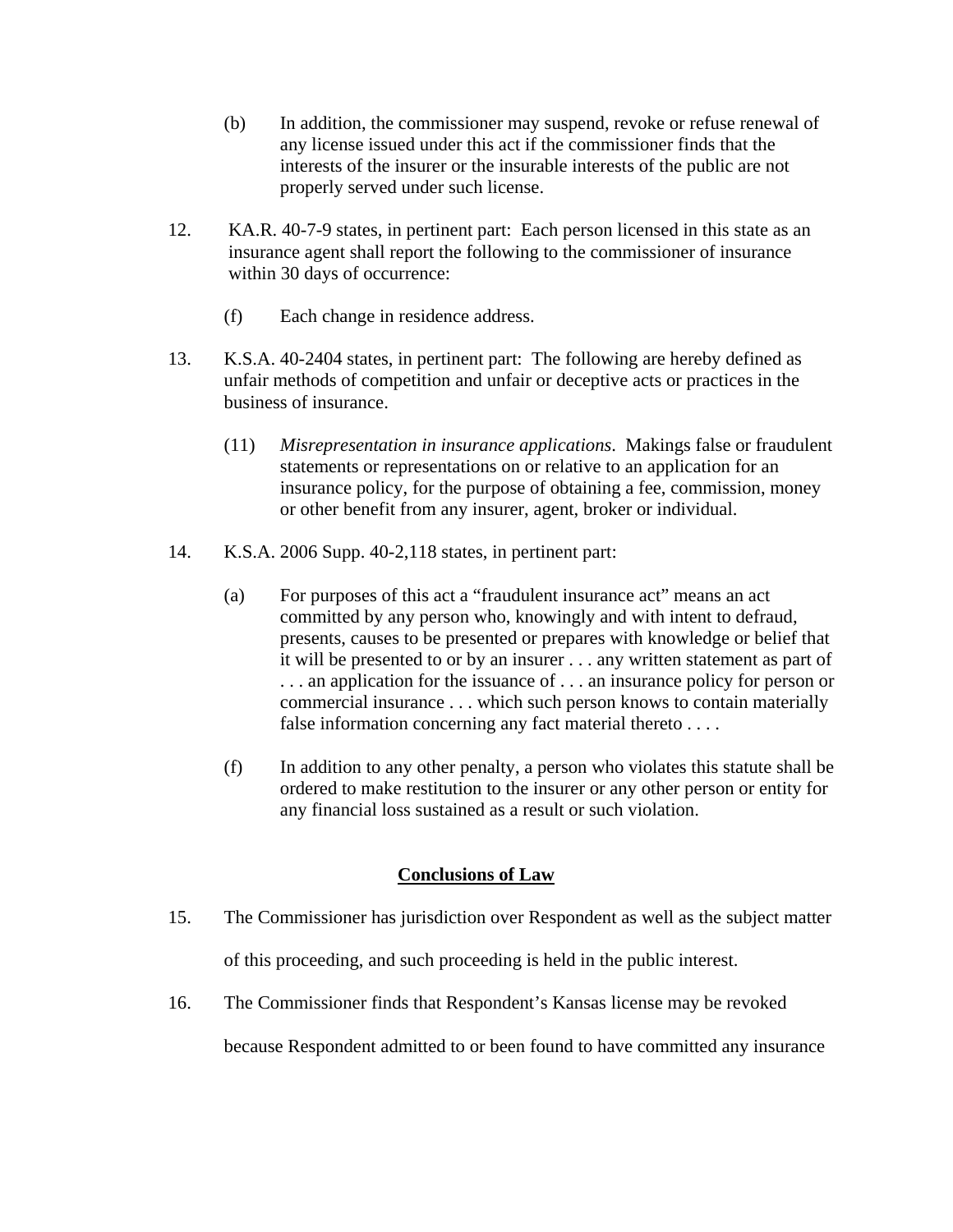unfair trade practice or fraud in violation of K.S.A. 40-2404, in violation of K.S.A. 40-4909(a)(7).

- 17. The Commissioner finds that Respondent violated K.S.A. 2006 Supp. 40-  $4909(a)(2)$ (A) and K.A.R. 40-7-9 by failing to notify the Kansas Insurance Department of Respondent's change of address as reported to the Colorado Department of Insurance on April 19, 2007 and as registered with the State of Florida on August 31, 2007 as determined by an ISITE search.
- 18. The Commissioner finds, pursuant to K.S.A. 40-4909(b), that the insurable interests of the public are not properly served under Respondent's license.
- 19. The Commissioner finds that Respondent violated K.S.A. 40-2404(11) by making a false or fraudulent statement or representation on or relative to an application for an insurance policy, for the purpose of obtaining a fee, commission, money or other benefit from any insurer, agent, broker or individual.
- 20. The Commissioner finds that the Respondent has committed a fraudulent insurance act" as defined by K.S.A. 40-2,118.
- 21. Accordingly, the Commissioner concludes sufficient grounds exist for the revocation of the insurance agent's license of Christine Marie Lancaster pursuant to K.S.A. 40-4909(a) and (b).

#### **IT IS THEREFORE ORDERED BY THE COMMISSIONER OF INSURANCE THAT:**

1. The Kansas Resident Insurance Agent's License of CHRISTINE MARIE

LANCASTER is hereby **REVOKED** effective the effective date of this Order.

# 2. **IT IS FURTHER ORDERED** that CHRISTINE MARIE LANCASTER shall

**CEASE** and **DESIST** from the sale, solicitation or negotiation of insurance and/or receiving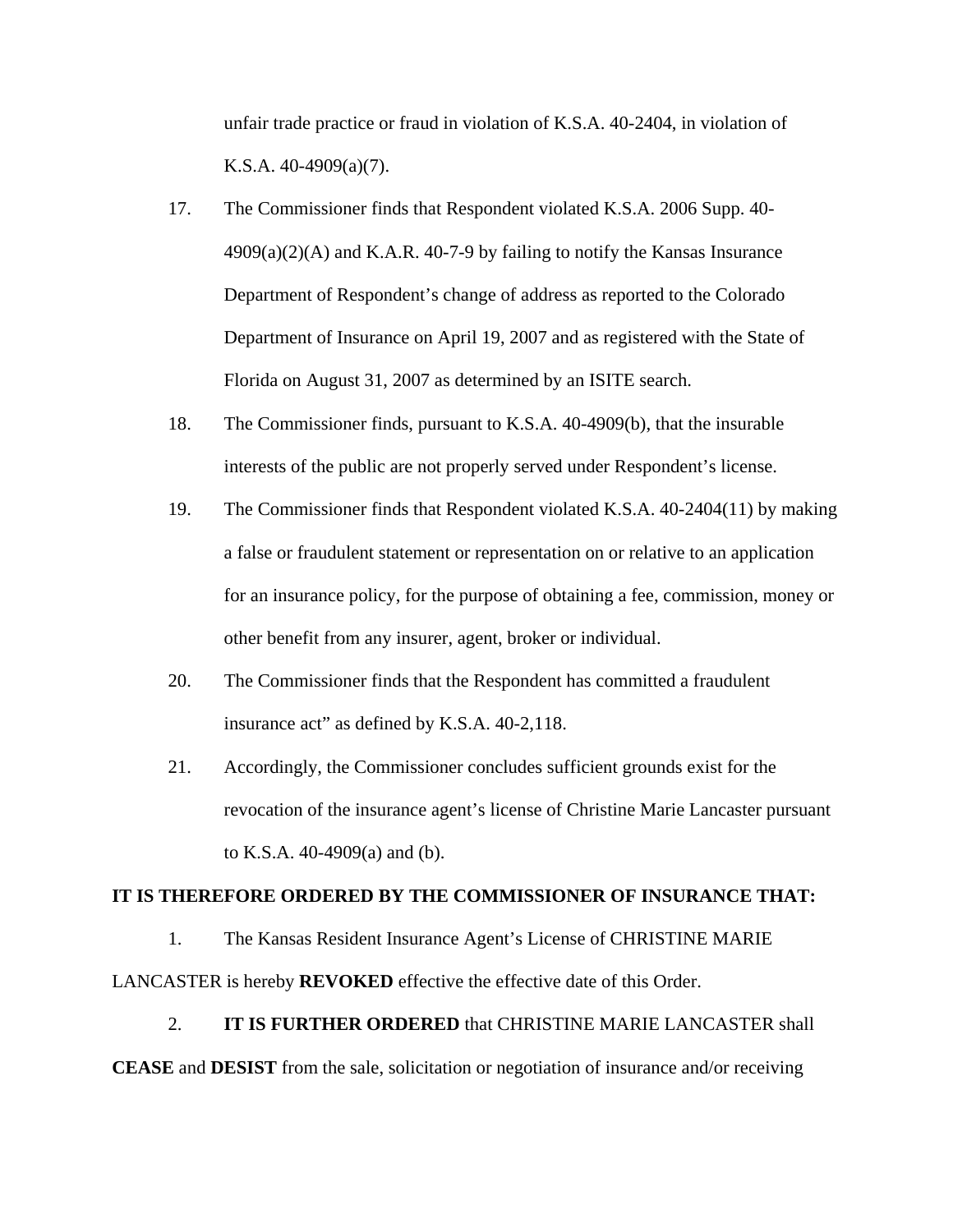compensation deriving from the sale, solicitation or negotiation of insurance conducted after the effective date of this Order.

#### **NOTICE AND OPPORTUNITY FOR HEARING**

Christine Marie Lancaster, within fifteen (15) days of service of this Summary Order, may file with the Kansas Insurance Department a written request for hearing on this Summary Order, as provided by K.S.A. 77-542. In the event a hearing is requested, such request should be directed to:

> John W. Campbell, General Counsel Kansas Insurance Department  $420$  S.W. 9<sup>th</sup> Street Topeka, Kansas 66612

Any costs incurred as a result of conducting any administrative hearing shall be assessed against the agent/agency who is the subject of the hearing as provided by K.S.A. 40-4909(f). Costs shall include witness fees, mileage allowances, any costs associated with reproduction of documents which become part of the hearing record, and the expense of making a record of the hearing.

If a hearing is not requested, this Summary Order shall become effective as a Final Order, without further notice, upon the expiration of the fifteen (15) day period for requesting a hearing. The Final Order will constitute final agency action in the matter.

In the event the Petitioner files a petition for judicial review, the agency officer designated pursuant to K.S.A. 77-613(e) to receive service of a petition for judicial review on behalf of the Kansas Insurance Department is:

> John W. Campbell, General Counsel Kansas Insurance Department 420 S.W.  $9^{th}$  St. Topeka, Kansas 66612